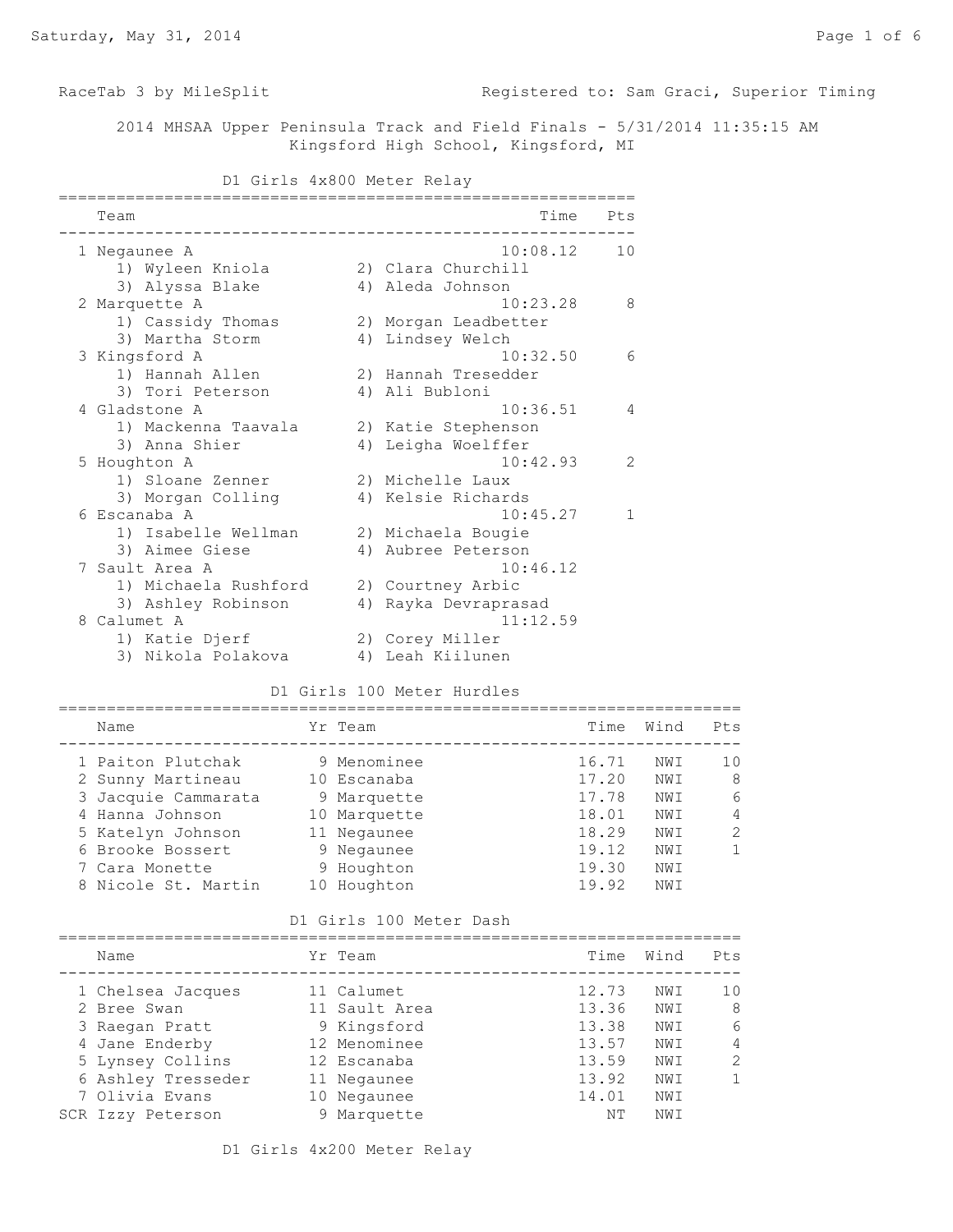| Team                 | Time                 | Pts |
|----------------------|----------------------|-----|
| 1 Escanaba A         | 1:48.42              | 10  |
| 1) Jayna LaVigne     | 2) Maddy Willis      |     |
| 3) Hannah Beversluis | 4) Lynsey Collins    |     |
| 2 Marquette A        | 1:48.90              | 8   |
| 1) Jaelyn Falewitch  | 2) Liz Slagle        |     |
| 3) Hunter Viitala    | 4) Sydny Waterman    |     |
| 3 Kingsford A        | 1:49.87              | 6   |
| 1) Hannah Tresedder  | 2) Cassidy Henes     |     |
| 3) Amber Larson      | 4) Raegan Pratt      |     |
| 4 Negaunee A         | 1:50.65              | 4   |
| 1) Emilee Lokken     | 2) Olivia Evans      |     |
| 3) Ashley Tresseder  | 4) Alyssa Blake      |     |
| 5 Calumet A          | 1:51.69              | 2   |
| 1) Lexie Rowe        | 2) Caitlin Klobuchar |     |
| 3) Annie Tervo       | 4) Chelsea Jacques   |     |
| 6 Houghton A         | 1:52.32              | 1   |
| 1) Lauren Jackson    | 2) Cara Monette      |     |
| 3) Kelsie Richards   | 4) Elisa Jurmu       |     |
| 7 Menominee A        | 1:53.15              |     |
| 1) Jane Enderby      | 2) Kristina Tetzlaff |     |
| 3) Paiton Plutchak   | 4) Alli Lalonde      |     |
| 8 Gladstone A        | 1:55.50              |     |
| 1) Rhyan Murtha      | 2) Zoie Berg         |     |
| 3) Sophie Carlson    | 4) Abby Flaminio     |     |

# D1 Girls 1600 Meter Run

| Name                 | Yr Team      | Time    | Wind | Pts           |
|----------------------|--------------|---------|------|---------------|
| 1 Lindsey Rudden     | 10 Marquette | 4:55.28 | NWI  | 10            |
| 2 Amber Huebner      | 9 Marquette  | 5:15.25 | NWI  | 8             |
| 3 Kameron Burmeister | 12 Menominee | 5:17.66 | NWI  | 6             |
| 4 Leigha Woelffer    | 9 Gladstone  | 5:49.73 | NWI  | 4             |
| 5 Leah Kiilunen      | 10 Calumet   | 5:54.04 | NWI  | $\mathcal{L}$ |
| 6 Wyleen Kniola      | 12 Negaunee  | 5:58.08 | NWI  | 1             |
| 7 Carly Bulleit      | 11 Houghton  | 6:04.73 | NWI  |               |
| 8 Katie Djerf        | 11 Calumet   | 6:22.38 | NWI  |               |

## D1 Girls 4x100 Meter Relay

|   | Team               |    | Time                 | Pts            |
|---|--------------------|----|----------------------|----------------|
|   | 1 Escanaba A       |    | 51.86                | 1 <sub>0</sub> |
|   | 1) Jayna LaVigne   |    | 2) Hannah Beversluis |                |
|   | 3) Maddy Willis    | 4) | Lynsey Collins       |                |
|   | 2 Calumet A        |    | 51.87                | $\mathcal{R}$  |
|   | 1) Lexie Rowe      |    | 2) Caitlin Klobuchar |                |
|   | 3) Annie Tervo     |    | 4) Chelsea Jacques   |                |
|   | 3 Kingsford A      |    | 52.46                | 6              |
|   | 1) Sammy Lindeman  |    | 2) Cassidy Henes     |                |
|   | 3) Amber Larson    |    | 4) Raegan Pratt      |                |
|   | 4 Marquette A      |    | 52.65                | 4              |
|   | 1) Taylor Hopper   |    | 2) Kayla LaJoye      |                |
|   | 3) Olivia Mattocks |    | 4) Liz Slagle        |                |
|   | 5 Sault Area A     |    | 53.30                | $\mathcal{P}$  |
|   | 1) Mikaila Sharpe  |    | 2) Autumn Woosley    |                |
|   | 3) Brenna James    | 4) | Emma Roque           |                |
| 6 | Negaunee A         |    | 54.17                |                |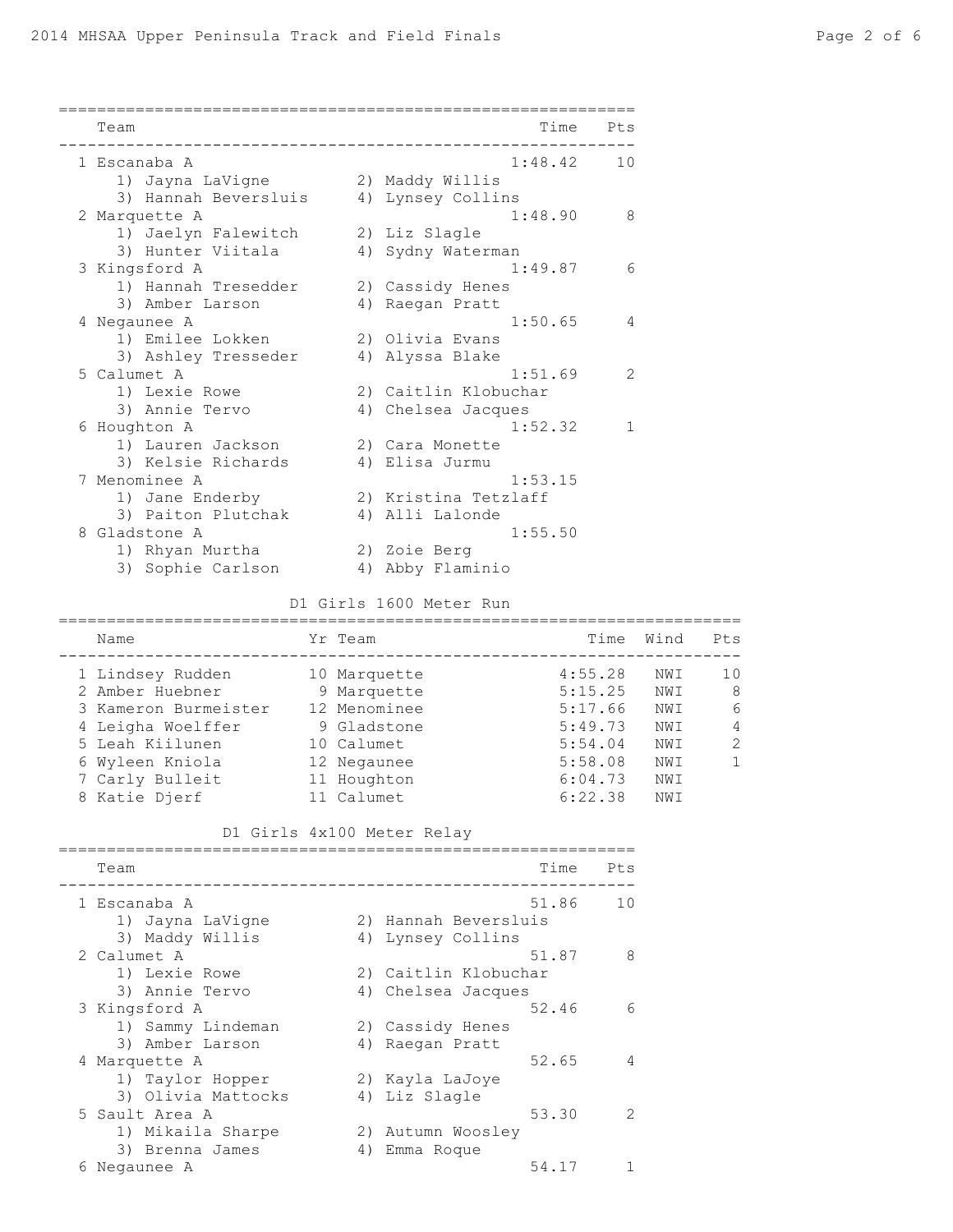| 1) Kristin Kaufmann | 2) Olivia Evans       |
|---------------------|-----------------------|
| 3) Johanna Harvey   | 4) Alyssa Blake       |
| 7 Gladstone A       | 54.70                 |
| 1) Rhyan Murtha     | 2) Zoie Berg          |
| 3) Sophie Carlson   | 4) Abby Flaminio      |
| 8 Gwinn A           | 55.81                 |
| 1) Mariah Moton     | 2) Elaine Schuhmacher |
| 3) Cassidy Anderson | 4) Madison Forrester  |

## D1 Girls 400 Meter Dash

| Name               |    | Yr Team      | Time    | Wind | Pts           |
|--------------------|----|--------------|---------|------|---------------|
| 1 Amber Huebner    |    | 9 Marquette  | 1:00.44 | NWI  | 10            |
| 2 Maddy Willis     |    | 9 Escanaba   | 1:02.10 | NWI  | 8             |
| 3 Emilee Lokken    |    | 11 Negaunee  | 1:02.63 | NW T | 6             |
| 4 Aleda Johnson    |    | 9 Negaunee   | 1:02.66 | NW T | 4             |
| 5 Cassidy Thomas   |    | 12 Marquette | 1:02.70 | NWI  | $\mathcal{L}$ |
| 6 Hannah Tresedder |    | 12 Kingsford | 1:04.52 | NW I |               |
| 7 Michelle Laux    |    | 11 Houghton  | 1:06.29 | NWI  |               |
| SCR Lindsey Rudden | 10 | Marquette    | NΤ      | NW I |               |

### D1 Girls 300 Meter Hurdles

| Name                |    | Yr Team      | Time  | Wind | Pts           |
|---------------------|----|--------------|-------|------|---------------|
| 1 Hunter Viitala    |    | 11 Marquette | 46.27 | NW I | 10            |
| 2 Lynsey Collins    |    | 12 Escanaba  | 47.74 | NWI  | 8             |
| 3 Hannah Detmers    |    | 9 Marquette  | 49.61 | NWI  | 6             |
| 4 Sunny Martineau   |    | 10 Escanaba  | 50.24 | NWI  | 4             |
| 5 Jaelyn Jennings   |    | 11 Kingsford | 52.45 | NWI  | $\mathcal{L}$ |
| 6 Hannah Allen      |    | 11 Kingsford | 52.67 | NWI  |               |
| 7 Cara Monette      |    | 9 Houghton   | 53.32 | NWI  |               |
| 8 Nicole St. Martin | 10 | Houghton     | 56.38 | NWI  |               |
|                     |    |              |       |      |               |

#### D1 Girls 800 Meter Run

| Name                 | Yr Team      | Time    | Wind | Pts           |
|----------------------|--------------|---------|------|---------------|
| 1 Lindsey Rudden     | 10 Marquette | 2:23.54 | NWI  | 10            |
| 2 Amber Huebner      | 9 Marquette  | 2:24.12 | NW T | 8             |
| 3 Kameron Burmeister | 12 Menominee | 2:26.85 | NW T | 6             |
| 4 Aleda Johnson      | 9 Negaunee   | 2:27.46 | NWI  | 4             |
| 5 Clara Churchill    | 12 Negaunee  | 2:34.62 | NW T | $\mathcal{L}$ |
| 6 Sloane Zenner      | 9 Houghton   | 2:39.44 | NWI  |               |
| 7 Courtney Arbic     | 9 Sault Area | 2:40.85 | NW T |               |
| 8 Corey Miller       | 10 Calumet   | 2:48.88 | NWI  |               |

#### D1 Girls 200 Meter Dash

| Name               | Yr Team       | Time  | Wind | Pts |
|--------------------|---------------|-------|------|-----|
| 1 Chelsea Jacques  | 11 Calumet    | 26.50 | NWI  | 10  |
| 2 Bree Swan        | 11 Sault Area | 27.22 | NWI  | 8   |
| 3 Raegan Pratt     | 9 Kingsford   | 27.54 | NWI  | 6   |
| 4 Maddy Willis     | 9 Escanaba    | 27.74 | NWI  | 4   |
| 5 Liz Slagle       | 11 Marquette  | 27.89 | NWI  | 2   |
| 6 Ashley Tresseder | 11 Negaunee   | 28.01 | NWI  |     |
| 7 Cassidy Thomas   | 12 Marquette  | 28.20 | NWI  |     |
| Amber Larson       | 11 Kingsford  | 28.39 | NWI  |     |
|                    |               |       |      |     |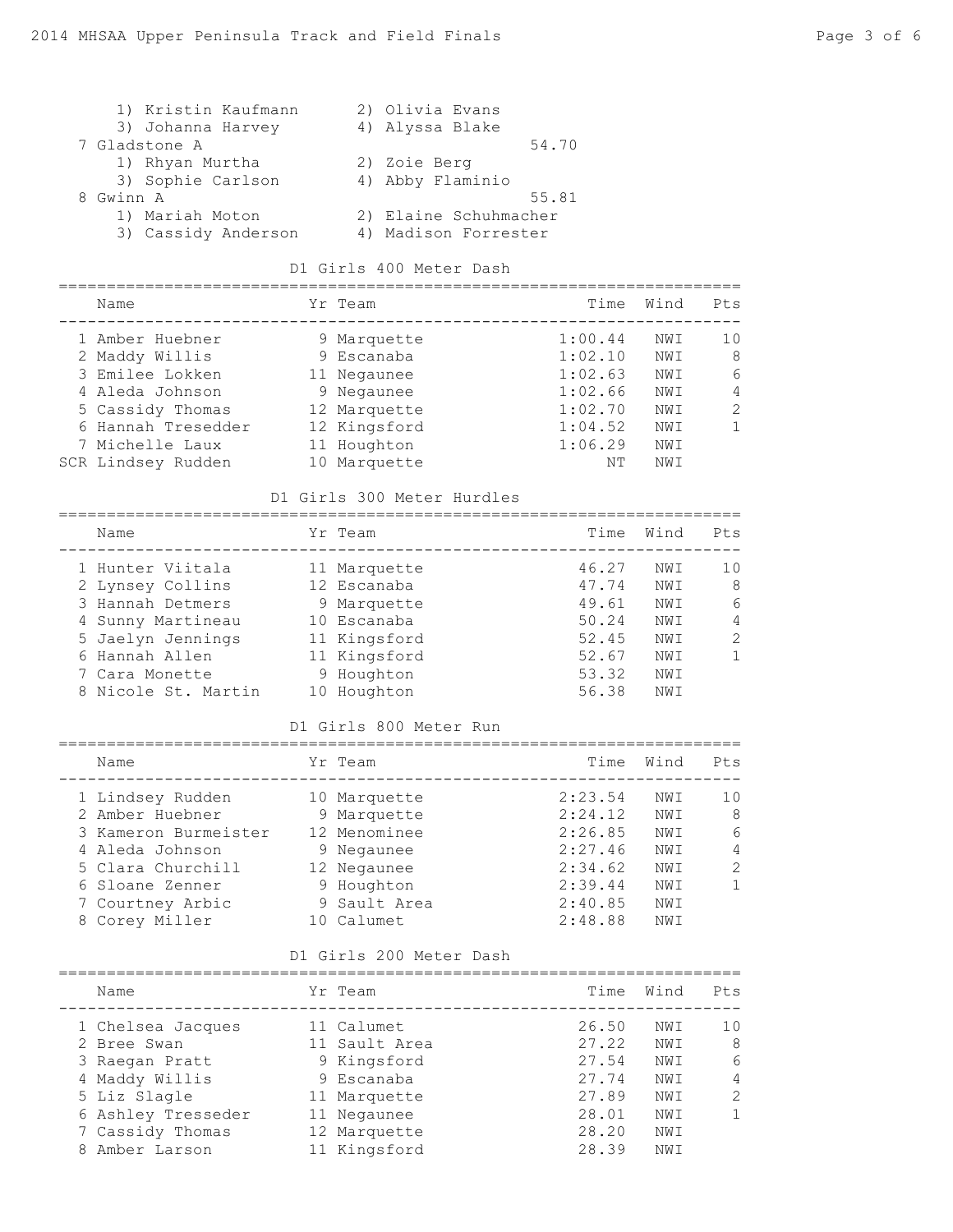|                                                                                                                                                                                        | D1 Girls 3200 Meter Run                                                                |                                                                                              |                                                      |                        |
|----------------------------------------------------------------------------------------------------------------------------------------------------------------------------------------|----------------------------------------------------------------------------------------|----------------------------------------------------------------------------------------------|------------------------------------------------------|------------------------|
| Name                                                                                                                                                                                   | Yr Team                                                                                | Time                                                                                         | Wind                                                 | Pts                    |
| 1 Amber Huebner<br>2 Kameron Burmeister 12 Menominee<br>3 Calla Martysz<br>4 Leigha Woelffer<br>5 Leah Kiilunen<br>6 Wyleen Kniola<br>7 Carly Bulleit 11 Houghton<br>8 Freddy Gjerrild | 9 Marquette<br>11 Marquette<br>9 Gladstone<br>10 Calumet<br>12 Negaunee<br>10 Negaunee | 11:48.80<br>11:54.32<br>12:30.67<br>12:46.45<br>12:46.55<br>13:51.08<br>14:05.91<br>14:30.36 | NWI<br>NWI<br>NWI<br>NWI<br>NWI<br>NWI<br>NWI<br>NWI | 10<br>8<br>6<br>4<br>2 |
|                                                                                                                                                                                        | D1 Girls 4x400 Meter Relay                                                             |                                                                                              |                                                      |                        |
| Team                                                                                                                                                                                   | ---------------------------------                                                      | Time<br>Pts                                                                                  |                                                      |                        |
| 1 Marquette A<br>1) Cassidy Thomas                                                                                                                                                     | 2) Lindsey Rudden                                                                      | $4:12.84$ 10                                                                                 |                                                      |                        |

3) Hannah Detmers (4) Hunter Viitala 2 Negaunee A 4:17.39 8 1) Emilee Lokken 2) Clara Churchill 3) Ashley Tresseder 4) Aleda Johnson 3 Kingsford A 4:22.05 6 1) Hannah Tresedder 2) Jenna Alsteen 3) Amber Larson 4) Jaelyn Jennings 4 Sault Area A 4:25.16 4 1) Courtney Arbic 2) Rayka Devraprasad 3) Alexis Scott 4) Brenna James 5 Escanaba A 4:26.60 2 1) Katie Demarse 2) Aubree Peterson 3) Maddy Willis 4) Lynsey Collins 6 Houghton A 4:31.78 1 1) Michelle Laux 2) Sloane Zenner 3) Kelsie Richards 4) Elisa Jurmu 7 Menominee A 4:42.87 1) Rebekah Wickman 2) Corrina Anderson 3) Paiton Plutchak 4) Sylvia Sartorelli 8 Gwinn A 4:53.14<br>
1) Ka Evans 2) Nicole Usher 2) Nicole Usher

# 3) Paula Vincent 4) Cassidy Anderson

#### D1 Girls Discus Throw

| Pts            | Mark         | Yr Team                       | Name               |  |
|----------------|--------------|-------------------------------|--------------------|--|
| 10             | $111 - 01$   | 11 Negaunee                   | 1 Hailee Richards  |  |
| 8              | $107 - 10$   | 12 Houghton                   | 2 Elisa Jurmu      |  |
| 6              | $99 - 00$    | 12 Escanaba                   | 3 Heliin Jade      |  |
| $\overline{4}$ | $96 - 07$    | 11 Marquette                  | 4 Kirsten Iwanski  |  |
| 2              | $89 - 11$    | 12 Negaunee                   | 5 Dani Anderson    |  |
| $\mathbf{1}$   | $88 - 06$    | 10 Escanaba                   | 6 Kelcey Geyer     |  |
|                | <b>ND</b>    | 12 Houghton                   | SCR Annika Wheeler |  |
|                | <b>ND</b>    | 12 Escanaba                   | SCR Olivia Theut   |  |
|                |              | D1 Girls Shot Put             |                    |  |
| Pts            | Mark         | Yr Team<br>__________________ | Name               |  |
| 10             | $34 - 04.00$ | 12 Houghton                   | 1 Annika Wheeler   |  |
| -8             | $34 - 03.50$ | 11 Marquette                  | 2 Kirsten Iwanski  |  |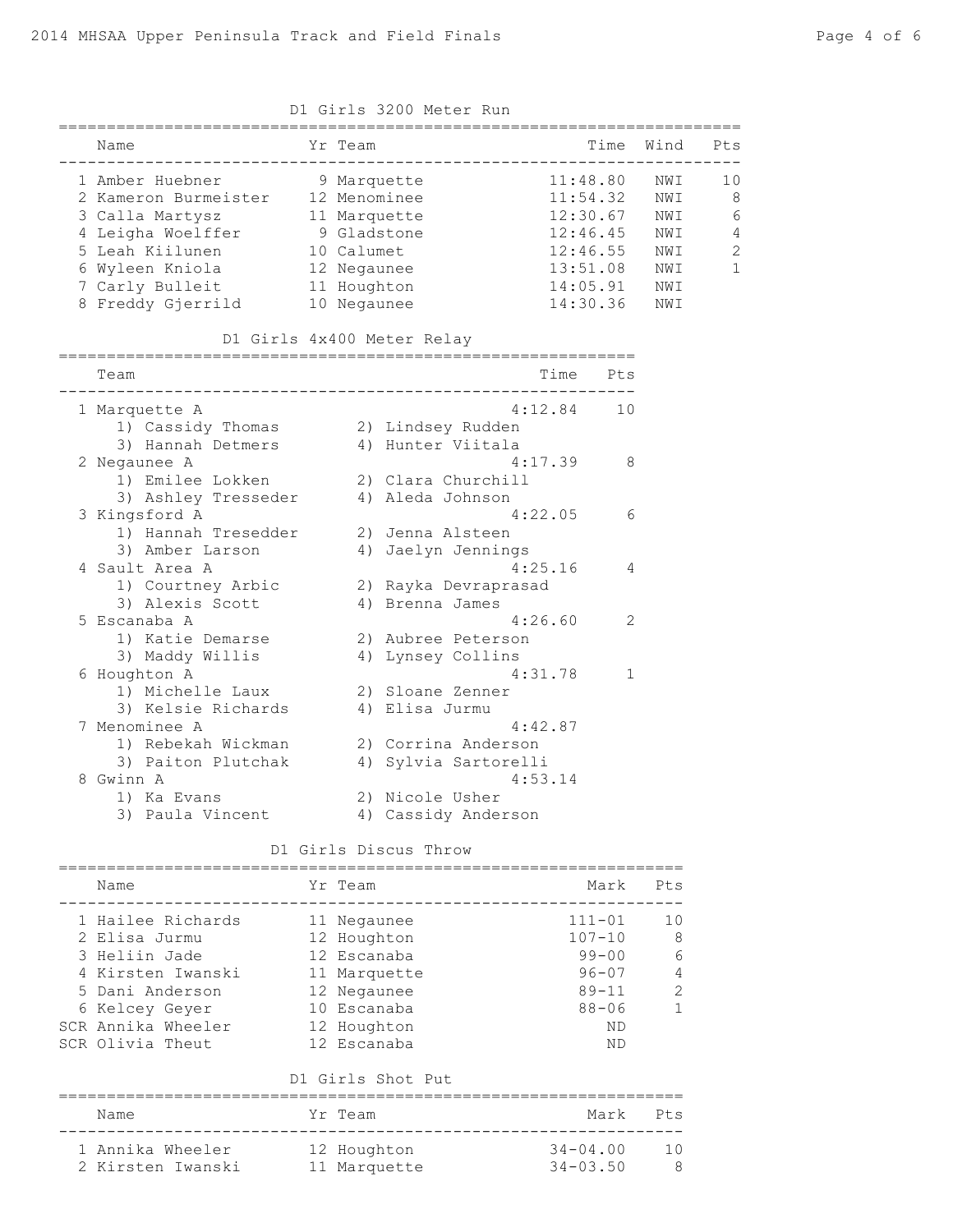| 3 Heliin Jade<br>4 Aalysiah Spencer<br>5 Hailey Bedard<br>6 Jennie Carlson<br>SCR Aubri Romback<br>SCR Elina Helminen                                               | 12 Escanaba<br>12 Escanaba<br>12 Gladstone<br>10 Negaunee<br>12 Negaunee<br>10 Calumet                                  | $32 - 00.50$<br>$30 - 04.00$<br>$30 - 03.25$<br>$28 - 04.00$<br>ND<br>ND                                       | 6<br>4<br>2<br>1                              |                             |
|---------------------------------------------------------------------------------------------------------------------------------------------------------------------|-------------------------------------------------------------------------------------------------------------------------|----------------------------------------------------------------------------------------------------------------|-----------------------------------------------|-----------------------------|
|                                                                                                                                                                     | D1 Girls Long Jump<br>:====================                                                                             |                                                                                                                |                                               |                             |
| Name                                                                                                                                                                | Yr Team                                                                                                                 |                                                                                                                | Mark Wind                                     | Pts                         |
| 1 Allia Stewart<br>2 Brittany Levesque<br>3 Nicole Usher<br>4 Aalysiah Spencer<br>5 Kristina Tetzlaff<br>6 Cassidy Henes<br>7 Brooke Bossert<br>SCR Wyleen Kniola   | 12 Menominee<br>11 Escanaba<br>10 Gwinn<br>12 Escanaba<br>9 Menominee<br>12 Kingsford<br>9 Negaunee<br>12 Negaunee      | $15 - 01.75$<br>$14 - 09.50$<br>$14 - 02.00$<br>$14 - 00.75$<br>$13 - 10.75$<br>13-09.00<br>$13 - 02.50$<br>ND | NWI<br>NWI<br>NWI<br>NWI<br>NWI<br>NWI<br>NWI | 10<br>8<br>6<br>4<br>2<br>1 |
|                                                                                                                                                                     | D1 Girls High Jump                                                                                                      |                                                                                                                |                                               |                             |
|                                                                                                                                                                     |                                                                                                                         |                                                                                                                |                                               |                             |
| Name                                                                                                                                                                | Yr Team                                                                                                                 | Mark                                                                                                           | Pts                                           |                             |
| 1 Hailey Wickstrom<br>2 Elisa Jurmu<br>3 Hunter Viitala<br>4 Sydny Waterman<br>5 Carissa Pavolich<br>6 Olivia Mattocks<br>SCR Amanda Pedersen<br>SCR Sloane Zenner  | 9 Calumet<br>12 Houghton<br>11 Marquette<br>10 Marquette<br>11 Calumet<br>11 Marquette<br>12 Menominee<br>9 Houghton    | $5 - 00.00$<br>$4 - 11.00$<br>$4 - 10.00$<br>$4 - 06.00$<br>$4 - 06.00$<br>$4 - 06.00$<br>ΝH<br>ΝH             | 10<br>8<br>6<br>4<br>$\mathbf{2}$<br>1        |                             |
|                                                                                                                                                                     | D1 Girls Pole Vault                                                                                                     |                                                                                                                |                                               |                             |
| Name                                                                                                                                                                | Yr Team                                                                                                                 |                                                                                                                | Mark Pts                                      |                             |
| 1 Jamie Snowaert<br>2 Aleda Johnson<br>3 Corina Armstrong<br>4 Katelyn Johnson<br>5 Nicole St. Martin<br>5 Lydia Froberg<br>7 Sophia Sartorelli<br>SCR Aubrey Nyman | 11 Gladstone<br>9 Negaunee<br>11 Sault Area<br>11 Negaunee<br>10 Houghton<br>11 Gladstone<br>9 Menominee<br>11 Negaunee | $9 - 06.00$<br>$9 - 00.00$<br>$8 - 06.00$<br>$8 - 00.00$<br>$7 - 06.00$<br>$7 - 06.00$<br>$7 - 06.00$<br>ΝH    | 10<br>8<br>6<br>4<br>1.5<br>1.5               |                             |

## D1 Girls Team Scores (17 Events Scored)

|   | Team        | Pts  | Spr | Dst | Hrd | Rel | Thr | Jmp | Oth |
|---|-------------|------|-----|-----|-----|-----|-----|-----|-----|
|   | 1 Marquette | 145  | 14  | 52  | 26  | 30  | 12  |     |     |
|   | 2 Escanaba  | 86   | 14  | 0   | 20  | 23  | 17  | 12  |     |
|   | 3 Negaunee  | 71   | 12  | 8   | 3   | 23  | 13  | 12  |     |
|   | 4 Calumet   | 46   | 20  | 4   | O   | 10  |     | 12  |     |
| 4 | Menominee   | 46   | 4   | 20  | 10  | 0   |     | 12  |     |
|   | 6 Kingsford | 41   | 13  | 0   | 3   | 24  |     |     |     |
|   | Houghton    | 32.5 |     |     | 0   | 4   | 18  | 10  |     |
| 8 | Sault Area  | 28   | 16  | 0   | 0   | 6   |     | 6   |     |
| 9 | Gladstone   | 25.5 |     | 8   |     | 4   |     |     |     |